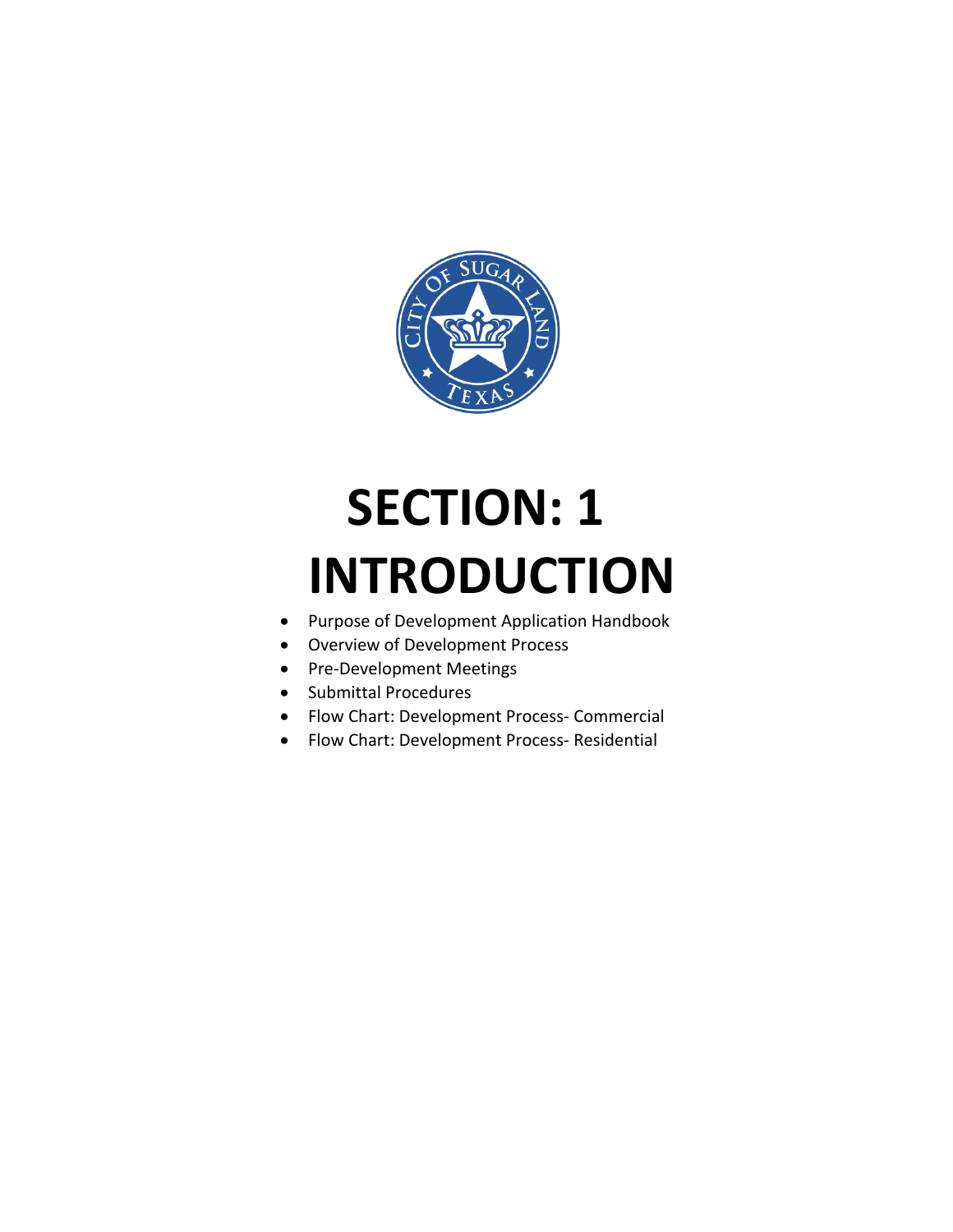

# **INTRODUCTION**

#### *Purpose*

The purpose of this document is to establish the procedures and requirements for the submittal, and review of the subdivision and development of land in the City of Sugar Land and its extraterritorial jurisdiction (ETJ) as authorized the Development Code of the City of Sugar Land. These procedures shall be followed by all applicants involved in submittal of rezonings, and conditional use permits (CUP), general land plans, subdivision plats, site plans, public infrastructure construction plans, and variances and special exceptions.

#### *Overview of the Development Process*

For property in the City Limits, the first step in the development process is to ensure that the proposed use is permitted by the zoning on the property. If the use is not permitted "by right," a rezoning or conditional use permit may be required. The next step is to confirm that the property is platted. If not, the property must be platted. A subdivision plat lays out streets, property lines, and utilities for development. For detached single-family residential development, the next step in the process is to submit a building permit package. For property in the extra-territorial jurisdiction the uses shall be consistent with that shown in the general land plan.

For all other development types (i.e. commercial, multi-family, townhomes), the next step is to submit a site plan package. A site plan package is an accurately scaled development plan set that illustrates the details of proposed development and existing conditions on a parcel of land. The site plan package must be approved before building permits can be issued. Building permit plans can be submitted and reviewed concurrently with the plat and the site plan package. However, a building permit cannot be issued until the plat is recorded and the site plan package is approved. For more details on each step of the development process, please see the flow charts and associated information provided in the following chapters of this Handbook.

#### *Pre-Development Meetings*

The Development Review Committee (DRC) is the internal staff committee that reviews development submittals for compliance with these policies and City Codes. The DRC currently consists of staff from Planning & Development Services including Permits & Inspections, Engineering, Public Works, Economic Development, Fire, and Parks. A weekly meeting is held each Thursday at City Hall to discuss all the projects and is co-chaired by the Principal Planner and Senior Engineering Manager. When review of a new application results in significant comments, applicants are contacted to attend to the meeting to discuss comments with the DRC.

Applicants are encouraged to schedule pre-development meetings, which are held during DRC meetings on Thursdays. DRC staff are present for pre-development meetings. Applicants are given the opportunity to present their project to City staff, and then City staff will provide feedback to applicants on the project to clarify submittal expectations and specific Code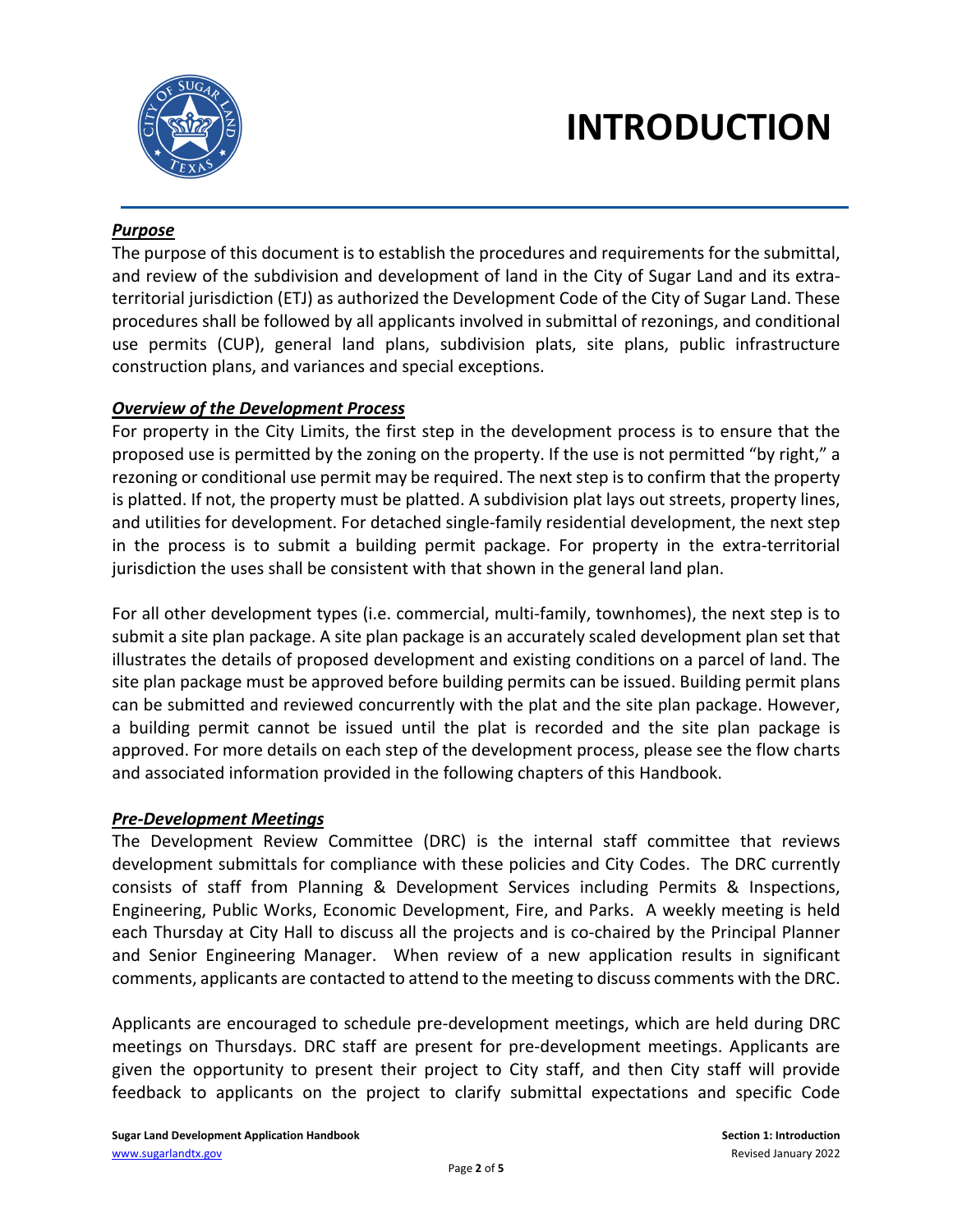requirements. Contact the Development Review Coordinator on Mondays by 5pm to schedule a pre-development meeting for Thursday of that week. Pre-Development meetings are scheduled on a first-come first- serve basis, and a maximum of two are scheduled per week.

#### *Submittal Procedures*

All development related submittals shall be turned in with the appropriate application form on Monday by 3 pm to the Permits & Inspections office in the 1<sup>st</sup> Floor of City Hall, 2700 Town Center Boulevard North, Sugar Land, TX. 77479. All application materials must be in digital format and submitted via CD or USB. The application must be included on the CD or USB and a paper copy must also be provided. Payment for the specific item shall be made to the Treasury Department in the  $1<sup>st</sup>$  Floor of City Hall. Treasury will validate payment of the fee on the application. The submittals will then be routed to the Development Review Coordinators for processing to the appropriate departments. The Development Planning Office can be contacted at 281-275-2218 or at [planning@sugarlandtx.gov](mailto:planning@sugarlandtx.gov) and the Engineering Department at 281-275-2780.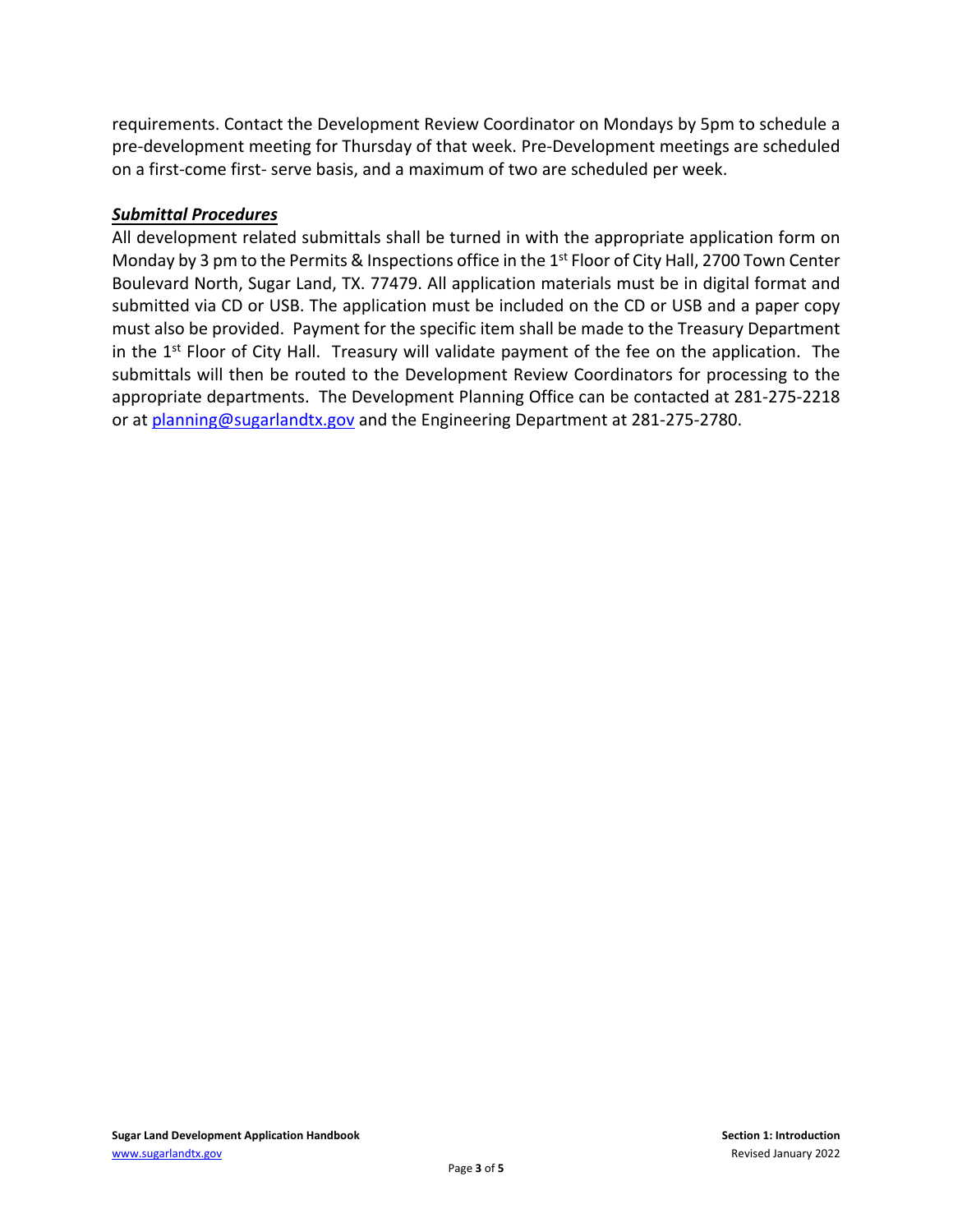

## **FLOW CHART: DEVELOPMENT PROCESS-COMMERCIAL**